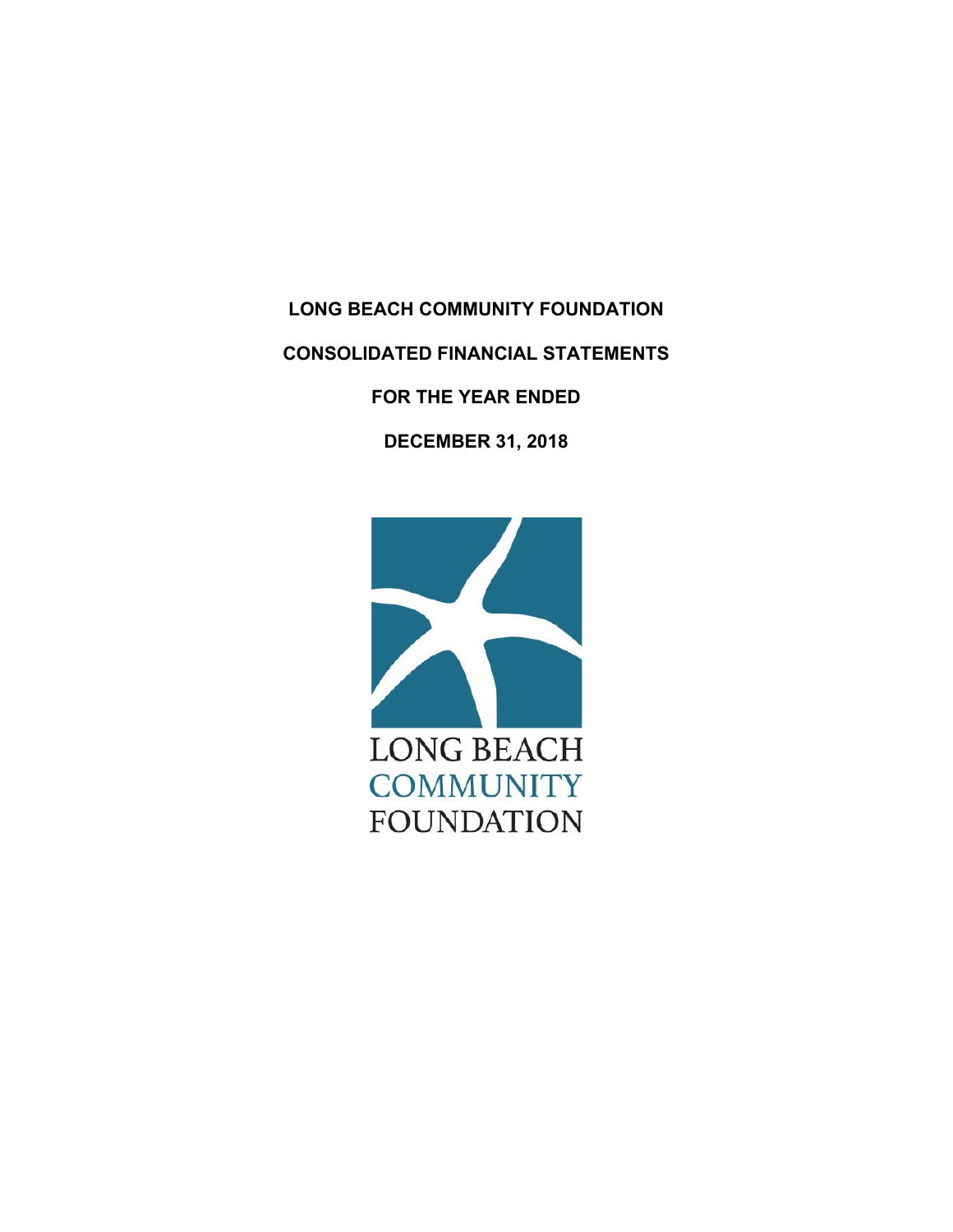| <b>Consolidated Financial Statements</b>       |
|------------------------------------------------|
|                                                |
|                                                |
| Consolidated Statement of Functional Expenses4 |
|                                                |
|                                                |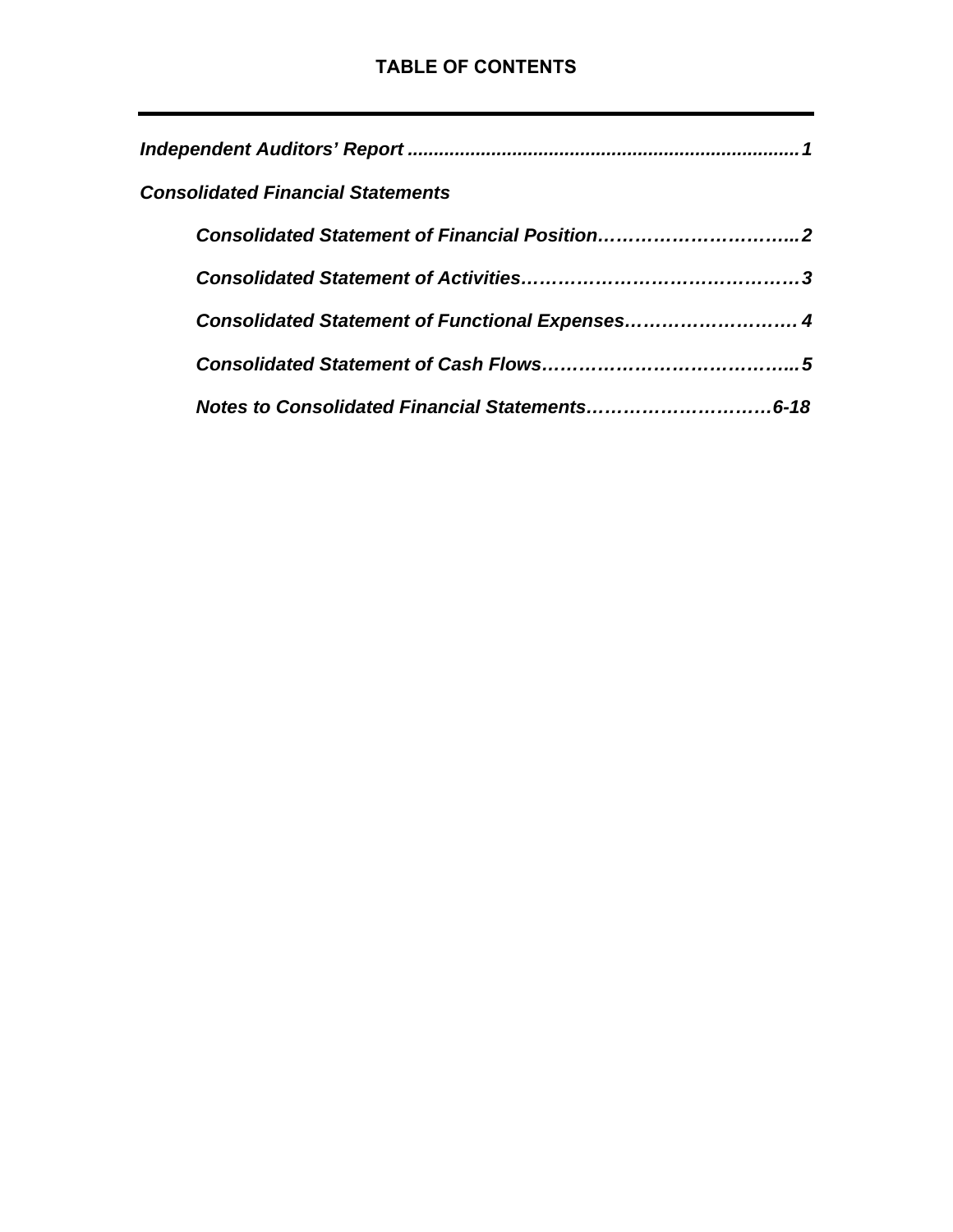

## **INDEPENDENT AUDITORS' REPORT**

To the Board of Directors of Long Beach Community Foundation

We have audited the accompanying consolidated financial statements of Long Beach Community Foundation ("the Foundation"), which comprise the consolidated statement of financial position as of December 31, 2018, and the related statements consolidated of activities, functional expenses, and cash flows for the year then ended, and the related notes to the consolidated financial statements.

## **Management's Responsibility for the Financial Statements**

Management is responsible for the preparation and fair presentation of these consolidated financial statements in accordance with accounting principles generally accepted in the United States of America; this includes the design, implementation, and maintenance of internal control relevant to the preparation and fair presentation of consolidated financial statements that are free from material misstatement, whether due to fraud or error.

## **Auditors' Responsibility**

Our responsibility is to express an opinion on these consolidated financial statements based on our audit. We conducted our audit in accordance with auditing standards generally accepted in the United States of America. Those standards require that we plan and perform the audit to obtain reasonable assurance about whether the consolidated financial statements are free from material misstatement.

An audit involves performing procedures to obtain audit evidence about the amounts and disclosures in the consolidated financial statements. The procedures selected depend on the auditor's judgment, including the assessment of the risks of material misstatement of the consolidated financial statements, whether due to fraud or error. In making those risk assessments, the auditor considers internal control relevant to the entity's preparation and fair presentation of the consolidated financial statements in order to design audit procedures that are appropriate in the circumstances, but not for the purpose of expressing an opinion on the effectiveness of the entity's internal control. Accordingly, we express no such opinion. An audit also includes evaluating the appropriateness of accounting policies used and the reasonableness of significant accounting estimates made by management, as well as evaluating the overall presentation of the consolidated financial statements.

We believe that the audit evidence we have obtained is sufficient and appropriate to provide a basis for our audit opinion.

## **Opinion**

In our opinion, the consolidated financial statements referred to above present fairly, in all material respects, the financial position of Long Beach Community Foundation as of December 31, 2018, and the changes in its net assets and its cash flows for the year then ended in accordance with accounting principles generally accepted in the United States of America.

Questo & Schelz, LLP

Long Beach, California June 7, 2019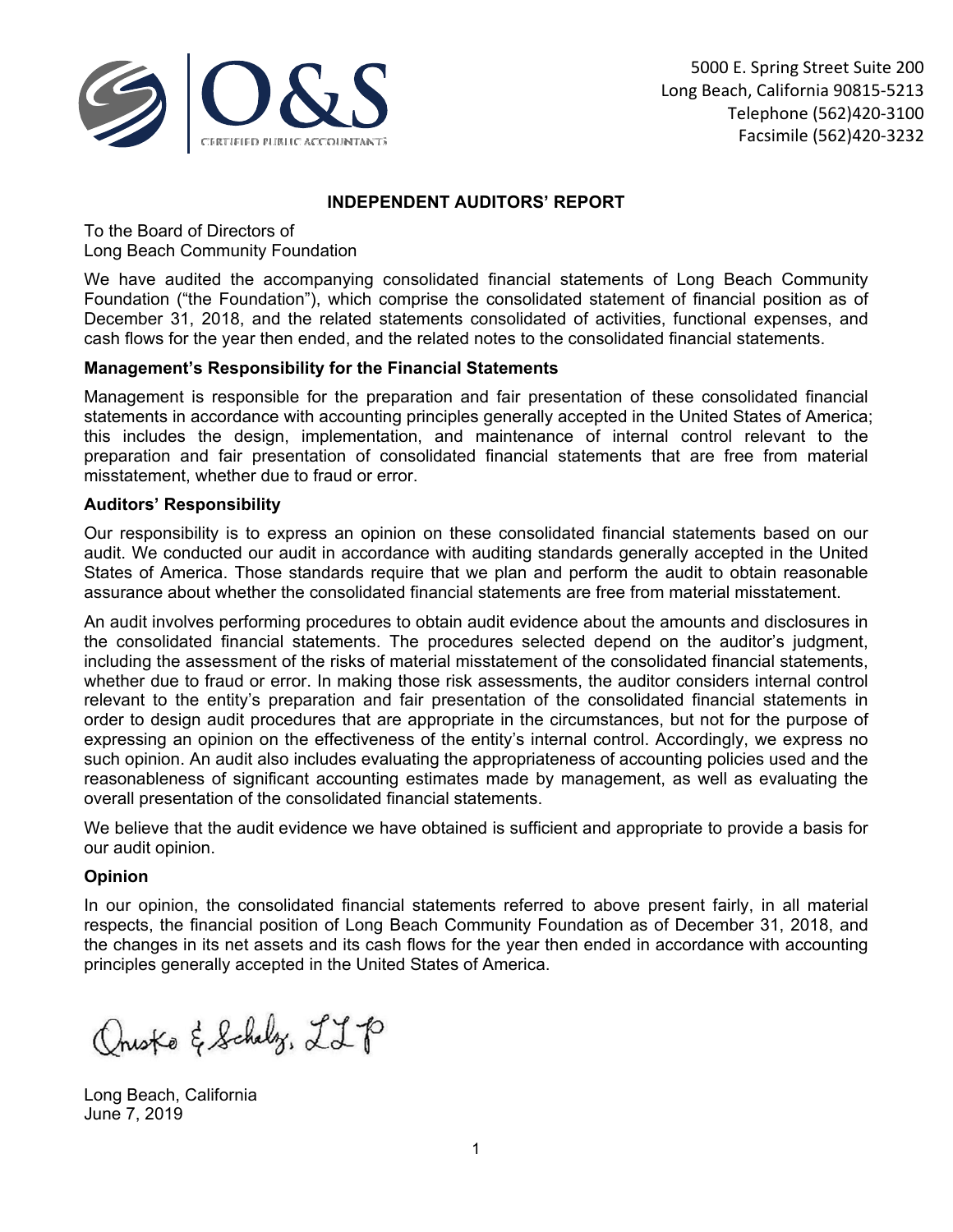# **LONG BEACH COMMUNITY FOUNDATION CONSOLIDATED STATEMENT OF FINANCIAL POSITION DECEMBER 31, 2018**

#### ASSETS

| Cash and cash equivalents held by Greater Horizons | \$<br>2,847,673  |
|----------------------------------------------------|------------------|
| Cash and cash equivalents                          | 13,071           |
| Investments held by Greater Horizons               | 45,170,043       |
| Contribution receivable                            | 32,000           |
| Beneficial interest in split-interest agreements   | 862,706          |
| Prepaid expenses                                   | 2,149            |
| Property and equipment, net                        | 542,095          |
| TOTAL ASSETS                                       | 49,469,737       |
| LIABILITIES AND NET ASSETS                         |                  |
| Liabilities                                        |                  |
|                                                    |                  |
| Accounts payable and accrued expenses              | \$<br>2,059      |
| Grants payable                                     | 42,755           |
| Other current liabilities                          | 1,170            |
| Reserve for agency funds                           | 11,459,703       |
| <b>Total Liabilities</b>                           | 11,505,687       |
| <b>Net Assets</b>                                  |                  |
| Without donor restrictions                         | 34,957,486       |
| With donor restrictions                            | 3,006,564        |
| <b>Total Net Assets</b>                            | 37,964,050       |
| TOTAL LIABILITIES AND NET ASSETS                   | 49,469,737<br>\$ |
|                                                    |                  |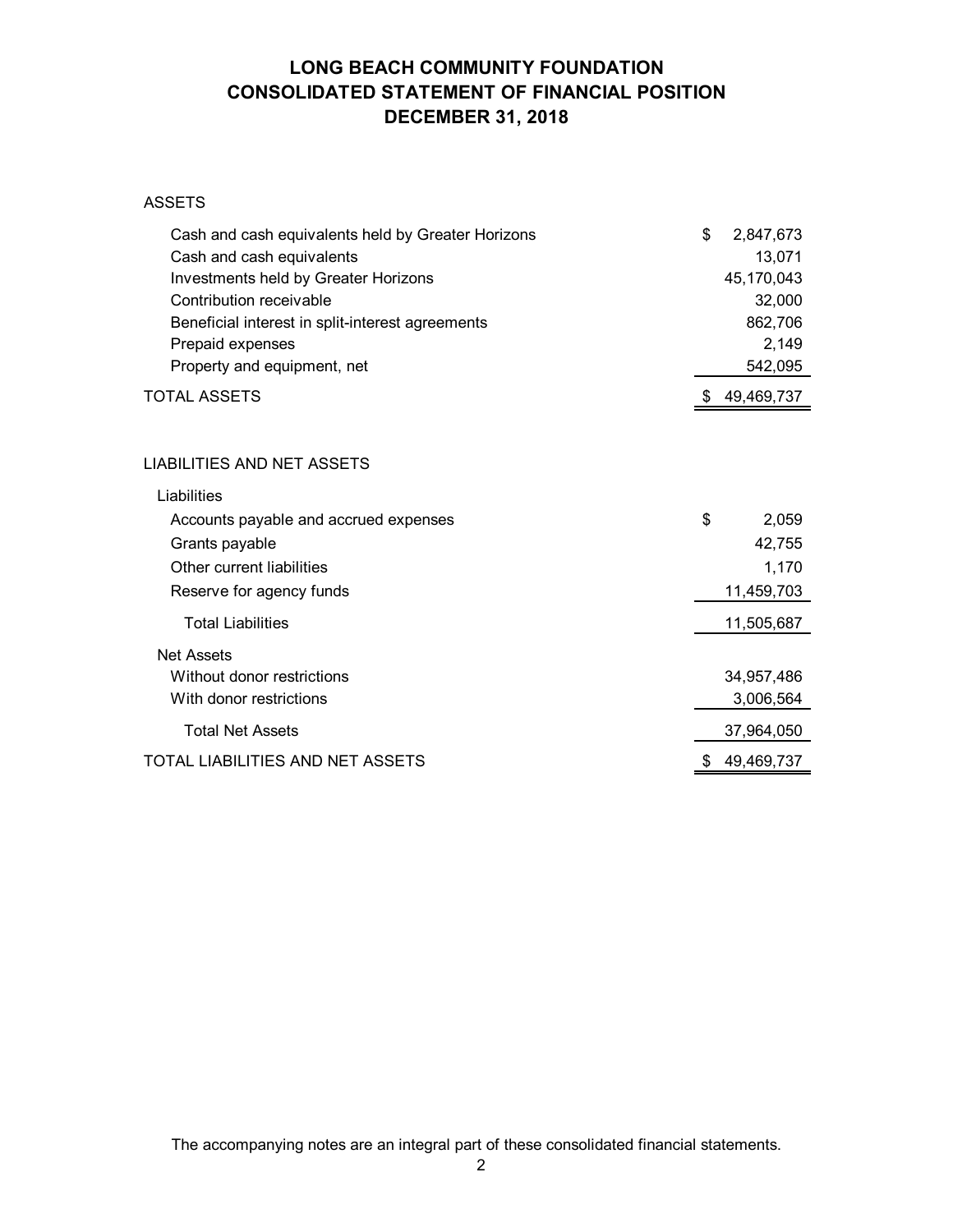# **LONG BEACH COMMUNITY FOUNDATION CONSOLIDATED STATEMENT OF ACTIVITIES FOR THE YEAR ENDED DECEMBER 31, 2018**

|                                | <b>Without Donor</b><br><b>Restrictions</b> | <b>With Donor</b><br><b>Total</b><br><b>Restrictions</b> |                  |
|--------------------------------|---------------------------------------------|----------------------------------------------------------|------------------|
| SUPPORT AND REVENUE            |                                             |                                                          |                  |
| Contributions                  | \$<br>17,530,198                            | \$<br>86,801                                             | 17,616,999<br>\$ |
| Rental income                  | 79,618                                      |                                                          | 79,618           |
| Change in value of             |                                             |                                                          |                  |
| split-interest agreements      |                                             | 13,045                                                   | 13,045           |
| Investment loss                | (1,364,094)                                 | (128, 124)                                               | (1,492,218)      |
| Agency fund administration     | 124,109                                     |                                                          | 124,109          |
| Other income                   | 4,167                                       |                                                          | 4,167            |
| Subtotal - support and revenue | 16,373,998                                  | (28, 278)                                                | 16,345,720       |
| Net assets released from       |                                             |                                                          |                  |
| restrictions                   | 163,131                                     | (163, 131)                                               |                  |
| <b>TOTAL SUPPORT</b>           |                                             |                                                          |                  |
| AND REVENUE                    | 16,537,129                                  | (191, 409)                                               | 16,345,720       |
| <b>EXPENSES</b>                |                                             |                                                          |                  |
| Program services               |                                             |                                                          |                  |
| Grants                         | 1,907,087                                   |                                                          | 1,907,087        |
| Other program expenses         | 240,900                                     |                                                          | 240,900          |
| Total program services         | 2,147,987                                   |                                                          | 2,147,987        |
| Supporting services            |                                             |                                                          |                  |
| Management and general         | 290,637                                     |                                                          | 290,637          |
| Fundraising                    | 86,620                                      |                                                          | 86,620           |
| Total supporting services      | 377,257                                     |                                                          | 377,257          |
| <b>TOTAL EXPENSES</b>          | 2,525,244                                   |                                                          | 2,525,244        |
| CHANGE IN NET ASSETS           | 14,011,885                                  | (191, 409)                                               | 13,820,476       |
| <b>BEGINNING NET ASSETS</b>    | 20,945,601                                  | 3,197,973                                                | 24, 143, 574     |
| <b>ENDING NET ASSETS</b>       | \$<br>34,957,486                            | \$<br>3,006,564                                          | \$<br>37,964,050 |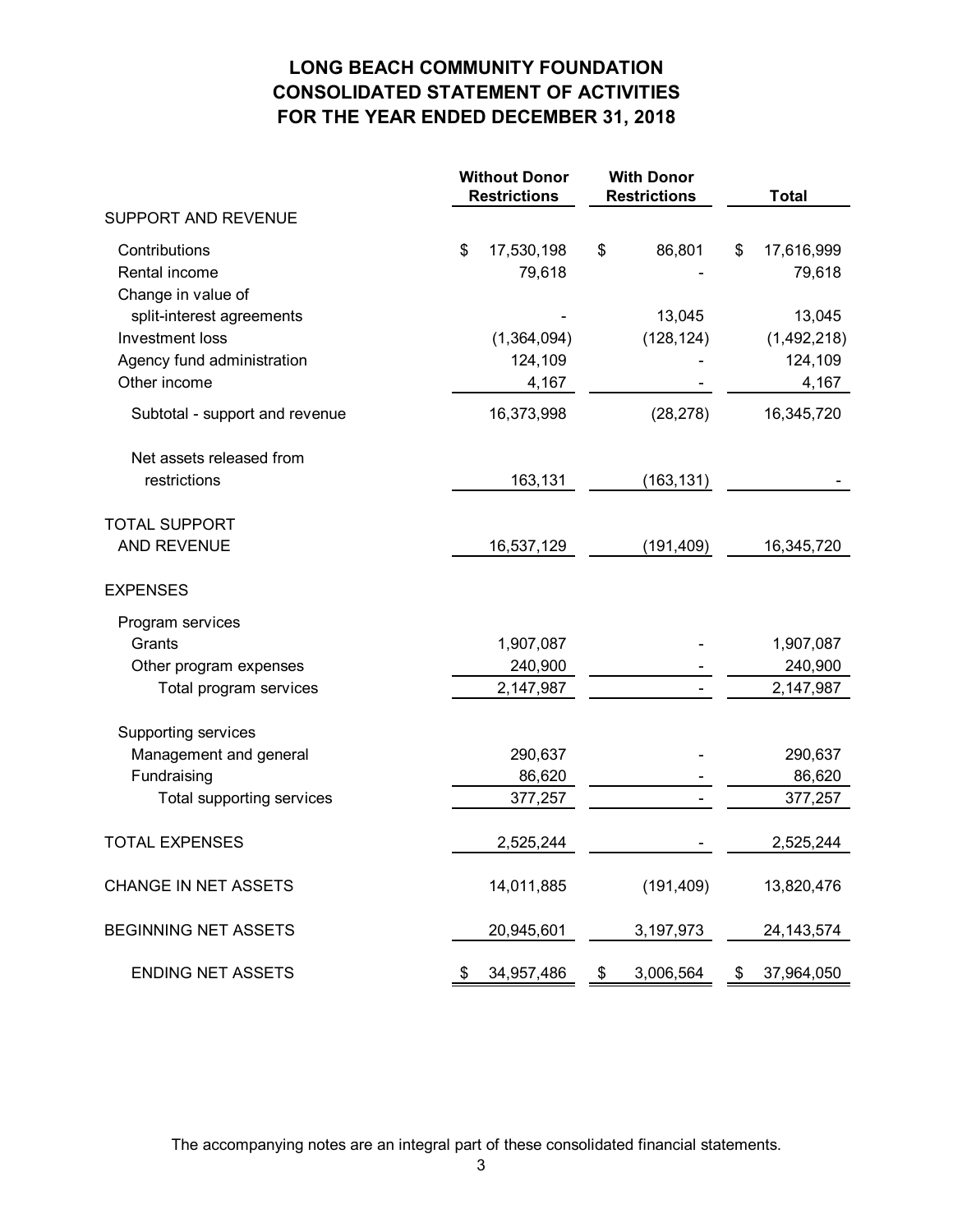# **LONG BEACH COMMUNITY FOUNDATION CONSOLIDATED STATEMENT OF FUNCTIONAL EXPENSES FOR THE YEAR ENDED DECEMBER 31, 2018**

|                                                                       |    |                                            | <b>Supporting Services</b> |                                  |    |                    |    |                                                      |    |                           |
|-----------------------------------------------------------------------|----|--------------------------------------------|----------------------------|----------------------------------|----|--------------------|----|------------------------------------------------------|----|---------------------------|
|                                                                       |    | <b>Total</b><br>Program<br><b>Services</b> |                            | <b>Management</b><br>and General |    | <b>Fundraising</b> |    | <b>Total</b><br><b>Supporting</b><br><b>Services</b> |    | <b>Total</b>              |
| Grants                                                                |    |                                            |                            |                                  |    |                    |    |                                                      |    |                           |
| From donor advised funds<br>Other grants and allocations              | \$ | 1,509,730<br>397,357                       | \$                         |                                  | \$ |                    | \$ |                                                      | \$ | 1,509,730<br>397,357      |
| Other                                                                 |    | 1,907,087                                  |                            |                                  |    |                    |    |                                                      |    | 1,907,087                 |
| Accounting services<br>Advertising and marketing                      |    |                                            |                            | 21,841                           |    | 14,274             |    | 21,841<br>14,274                                     |    | 21,841<br>14,274          |
| Building repairs and maintenance<br>Conferences and meetings          |    | 21,773                                     |                            | 5.246                            |    |                    |    | 5,246                                                |    | 21,773<br>5,246           |
| Contract services<br>Depreciation<br>Employee benefits                |    | 19,986                                     |                            | 47,500<br>2,441<br>5.196         |    |                    |    | 47,500<br>2,441<br>5,196                             |    | 47,500<br>22,427<br>5,196 |
| Information technology<br>Insurance                                   |    | 3,163                                      |                            | 10,982<br>3,632                  |    |                    |    | 10,982<br>3,632                                      |    | 10,982<br>6,795           |
| Investment unitization and bookkeeping<br>Legal and professional fees |    |                                            |                            | 49,854<br>1,950                  |    |                    |    | 49,854<br>1,950                                      |    | 49,854<br>1,950           |
| Miscellaneous<br>Occupancy                                            |    |                                            |                            | 6,165<br>20,328                  |    |                    |    | 6,165<br>20,328                                      |    | 6,165<br>20,328           |
| Office supplies<br>Payroll service<br>Payroll taxes                   |    | 2,014<br>2,005                             |                            | 13,485<br>10,025                 |    | 8,020              |    | 13,485<br>18,045                                     |    | 13,485<br>2,014<br>20,050 |
| Projects and events<br>Property management fees                       |    | 71,718                                     |                            | 7,180                            |    |                    |    | 7,180                                                |    | 71,718<br>7,180           |
| Property taxes<br><b>Salaries</b>                                     |    | 1,923<br>101,555                           |                            | 83,356                           |    | 64,326             |    | 147,682                                              |    | 1,923<br>249,237          |
| Travel<br><b>Utilities</b>                                            |    | 16,763                                     |                            | 1,456                            |    |                    |    | 1,456                                                |    | 1,456<br>16,763           |
| <b>Total Expenses</b>                                                 |    | 2,147,987                                  | \$                         | 290,637                          | \$ | 86,620             | \$ | 377,257                                              |    | 2,525,244                 |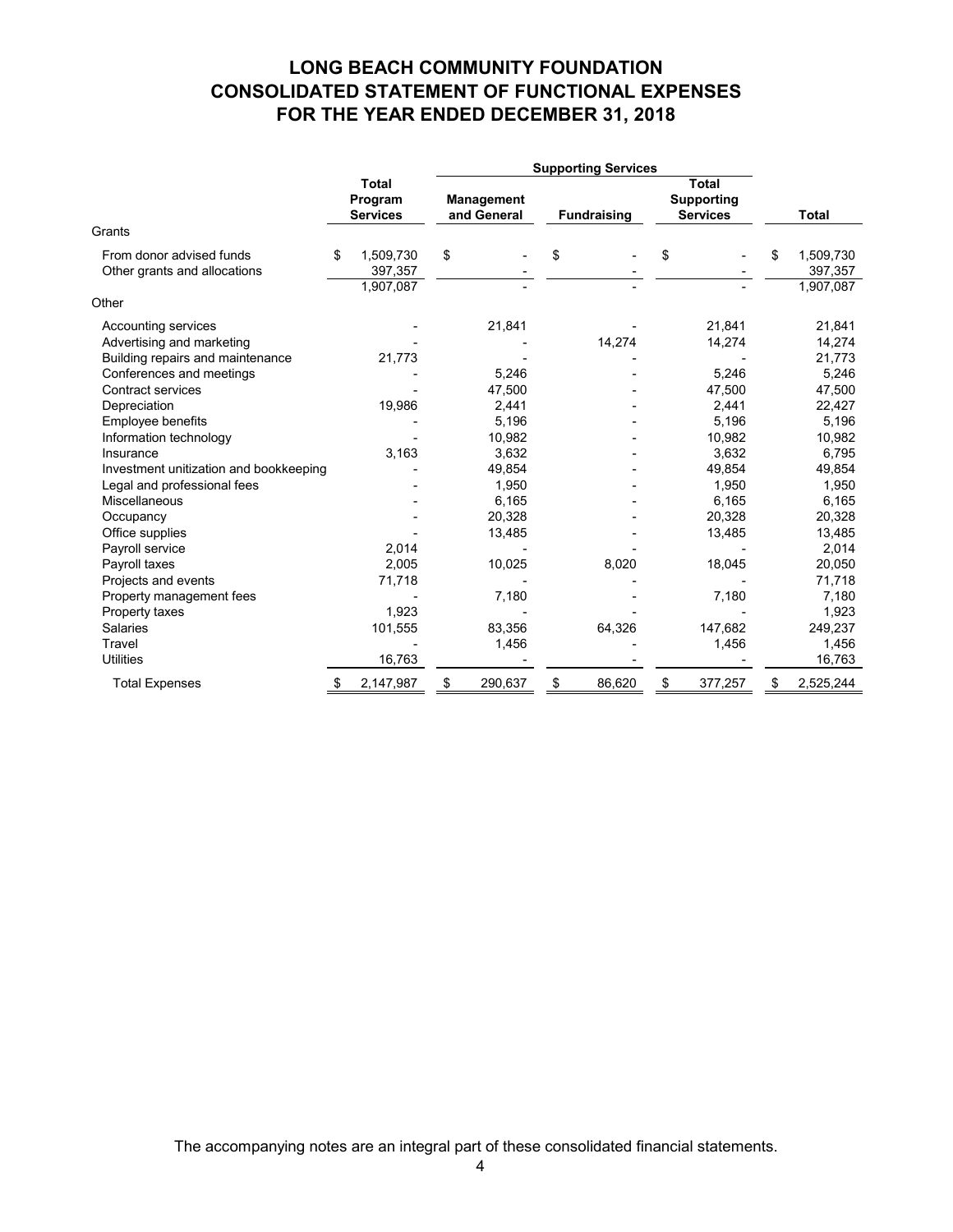# **LONG BEACH COMMUNITY FOUNDATION CONSOLIDATED STATEMENT OF CASH FLOWS FOR THE YEAR ENDED DECEMBER 31, 2018**

## CASH FLOWS FROM OPERATING ACTIVITIES

| Change in net assets                                                            | \$13,820,476              |
|---------------------------------------------------------------------------------|---------------------------|
| Adjustments to reconcile changes in net assets                                  |                           |
| to net cash provided by operating activities                                    |                           |
| Depreciation<br>Donated insurance policies                                      | 22,427<br>(30, 682)       |
| Donated stocks and investments                                                  | (8,867,369)               |
| Net realized and unrealized losses on investments                               | 3,053,300                 |
| Change in value of split-interest agreements                                    | (13,045)                  |
| Increase in:                                                                    |                           |
| Contributions receivable                                                        | (32,000)                  |
| Prepaid expenses                                                                | (744)                     |
| Increase (decrease) in:                                                         |                           |
| Accounts payable and accrued expenses                                           | (186)                     |
| Grants payable                                                                  | 42,755                    |
| Reserve for agency funds                                                        | (575, 943)                |
| NET CASH PROVIDED BY OPERATING ACTIVITIES                                       | 7,418,989                 |
|                                                                                 |                           |
| CASH FLOWS FROM INVESTING ACTIVITIES                                            |                           |
| Proceeds from sale of investments                                               | 12,761,900                |
| Purchases of investments                                                        | (19,661,180)              |
| NET CASH USED BY INVESTING ACTIVITIES                                           |                           |
|                                                                                 | (6,899,280)               |
| <b>INCREASE IN CASH AND CASH EQUIVALENTS</b>                                    | 519,709                   |
| BEGINNING CASH AND CASH EQUIVALENTS                                             | 2,341,035                 |
| ENDING CASH AND CASH EQUIVALENTS                                                | 2,860,744<br>\$.          |
|                                                                                 |                           |
| RECONCILIATION TO CONSOLIDATED<br>STATEMENT OF FINANCIAL POSITION               |                           |
| Cash and cash equivalents held by Greater Horizons<br>Cash and cash equivalents | 2,847,673<br>\$<br>13,071 |
| TOTAL CASH AND CASH EQUIVALENTS                                                 | 2,860,744<br>\$           |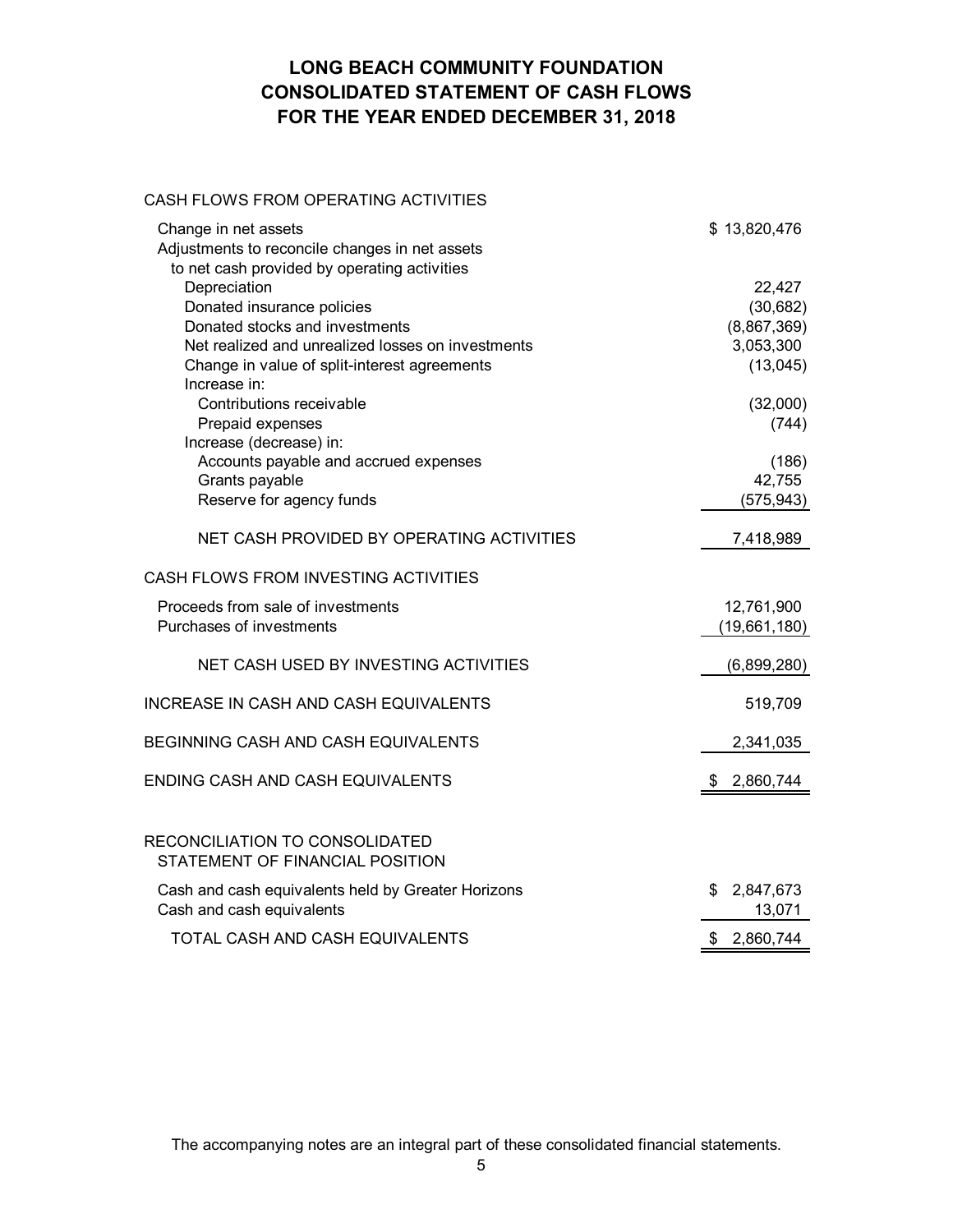## **NOTE 1 – ORGANIZATION, MISSION, AND ACTIVITIES**

## **Reporting Entity and Nature of Activities**

Long Beach Community Foundation (the "Foundation") was incorporated in the State of California under the Nonprofit Public Benefit Corporation Law in 2006 as a public charity established under the Internal Revenue Service (IRS) Code section 501(c)(3). The Foundation's mission is to initiate positive change for Long Beach through charitable giving, stewardship, and strategic grant making.

To fulfill its mission, the Foundation becomes an enabling vehicle that provides charitable tax deductions for contributions received in connection with individualized giving programs. The Foundation then provides investment management oversight for all funds under its stewardship and assures that such funds receive diversified and comprehensive investment management. Grants to eligible nonprofit agencies and governmental subdivisions are recommended by the Foundation's Board of Directors, donor advisors, and creators of special purpose charitable funds and endowments. Most grants are intended to benefit Long Beach, California. Strict due diligence and review procedures are applied to each grant to assure compliance with federal and state tax laws. Operating expenses of the Foundation are primarily supported through fees charged to each philanthropic fund.

These consolidated financial statements include the accounts of LBCF Properties Foundation, incorporated in 2012, to receive, hold, manage, and administer donations of real estate and certain other non-liquid types of property for the benefit of the Foundation. It is separately recognized by the Internal Revenue Service as a section 501(c)(3) exempt organization and is classified as an IRS Type 1 Supporting Organization under IRS Code section 509(a)(3). LBCF Properties Foundation owns a commercial office building and leases commercial office space to qualified local charitable organizations.

The Foundation partners with Greater Horizons (administered by the Greater Kansas City Community Foundation) for financial management and investment accounting services for all funds under its stewardship. These "Back Office Operations" are covered by a Service Organization Control Report (SOC 1) issued by KPMG LLP. Through the partnership with Greater Horizons, the Foundation pools its assets with other community foundations. Greater Horizons is compensated for these services, and provides fund accounting and enhanced donor services to the Foundation's donors.

## **NOTE 2 – SUMMARY OF SIGNIFICANT ACCOUNTING POLICIES**

### **Basis of Accounting**

The financial statements are presented on the accrual basis of accounting in conformity with accounting principles generally accepted in the United States of America.

## **Basis of Presentation**

The Consolidated Statement of Financial Position does not classify assets and liabilities as current or non-current because the operating cycle of a community foundation is presumed to be *in perpetuity.*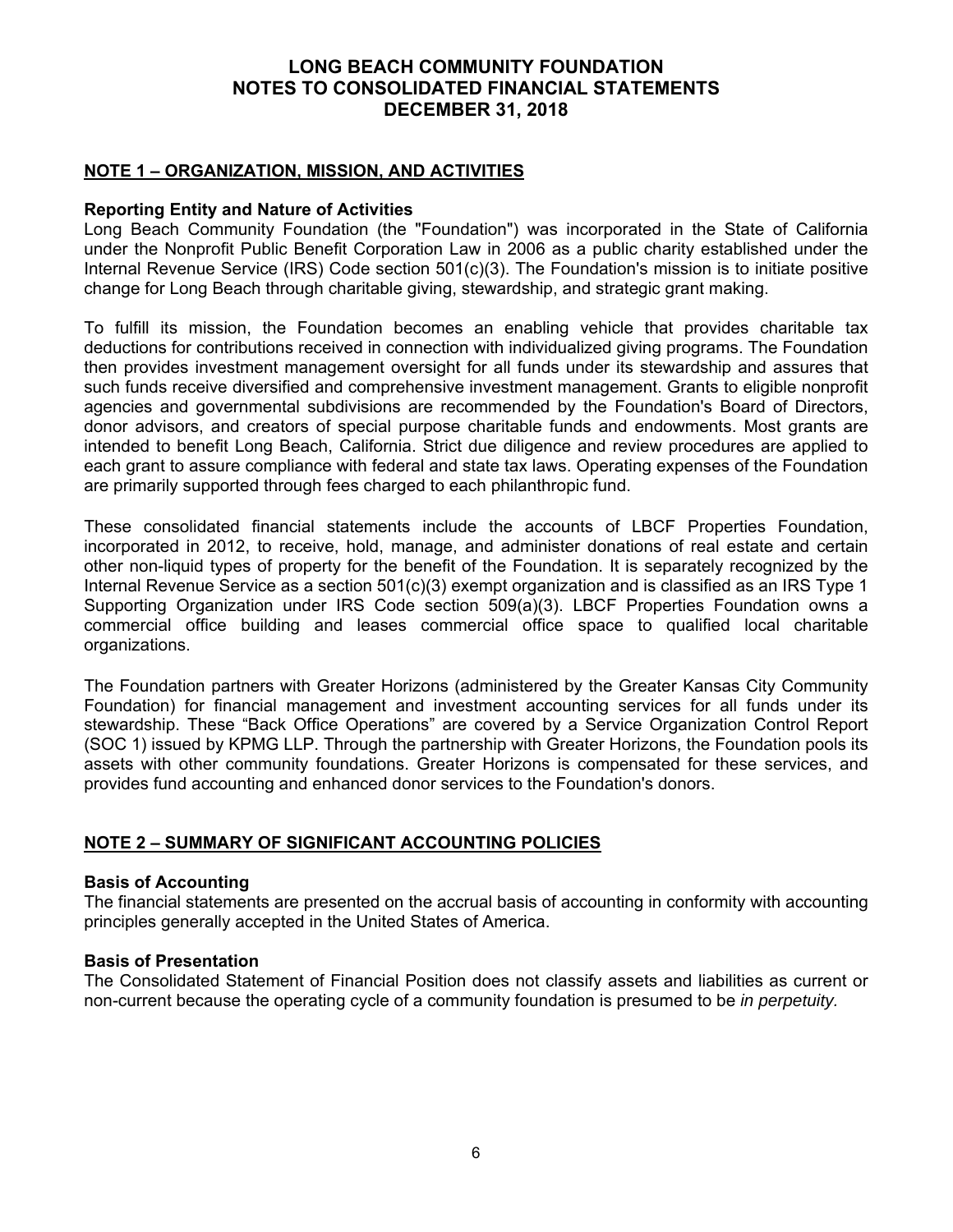## **NOTE 2 – SUMMARY OF SIGNIFICANT ACCOUNTING POLICIES (continued)**

## **Recently Adopted Accounting Standards**

In 2018, the Foundation adopted Accounting Standards Update No. 2016-14, *Not-for-Profit Entities (Topic): Presentation of Financial Statements of Not-for-Profit Entities. The main provisions include:* presentation of two classes of net assets versus the previously required three; recognition of capital gains for construction as a net asset without donor restrictions when the associated long-lived asset is places in service; and recognition of underwater endowment funds as a reduction to net assets with donor restrictions. The guidance also enhances disclosures for board-designated amounts, components of net assets without donor restrictions, liquidity, and expenses by both their natural and functional classification. With the adoption of the standard, the Foundation updated net asset presentation in the financial statements and included additional disclosures as required. No significant reclassification to prior-year amounts were necessary in order to adopt the new standard.

### **Principles of Consolidation**

The Long Beach Community Foundation and LBCF Properties Foundation are under common management and control. In accordance with generally accepted accounting principles, the financial statements have been prepared on a consolidated basis. All intercompany transactions and balances have been eliminated in consolidation. Each entity holds a separate Internal Revenue Service (IRS) exempt determination letter and is required to file its own IRS Form 990 Informational Return and the corresponding California Form 199. Unless otherwise stated, the two entities are collectively referred to as the "Foundation" in these consolidated financial statements.

#### **Use of Estimates**

The preparation of financial statements in conformity with accounting principles generally accepted in the United States of America requires management to make estimates and assumptions that affect the reported amounts and disclosures. Actual results could differ from those assumptions and estimates.

### **Significant Estimates**

The Foundation has been named beneficiary of various estates. Bequests received under such estates are not recorded until the Foundation has a legal right to such assets, the distribution of assets to the Foundation is probable, and the amount of the distribution can be reasonably estimated. The Foundation's estimate of the beneficial interest in split-interest agreements is subject to uncertainty because it involves significant assumptions. The nature of the uncertainty is a result of the lack of information regarding the life expectancies of lead beneficiaries, the remainder amounts of trust assets, and the value of underlying trust assets. It is at least reasonably possible that a change in the estimate will occur in the near term and the effect of the change would be material to the financial statements.

### **Cash and Cash Equivalents**

The carrying value of cash and cash equivalents approximates fair value. Cash equivalents consist of highly liquid investments with an initial maturity of three months or less.

#### **Investments**

Investments in all mutual funds and equity securities with readily determinable market values are recorded at fair market value. Fair market value is determined from quoted market prices.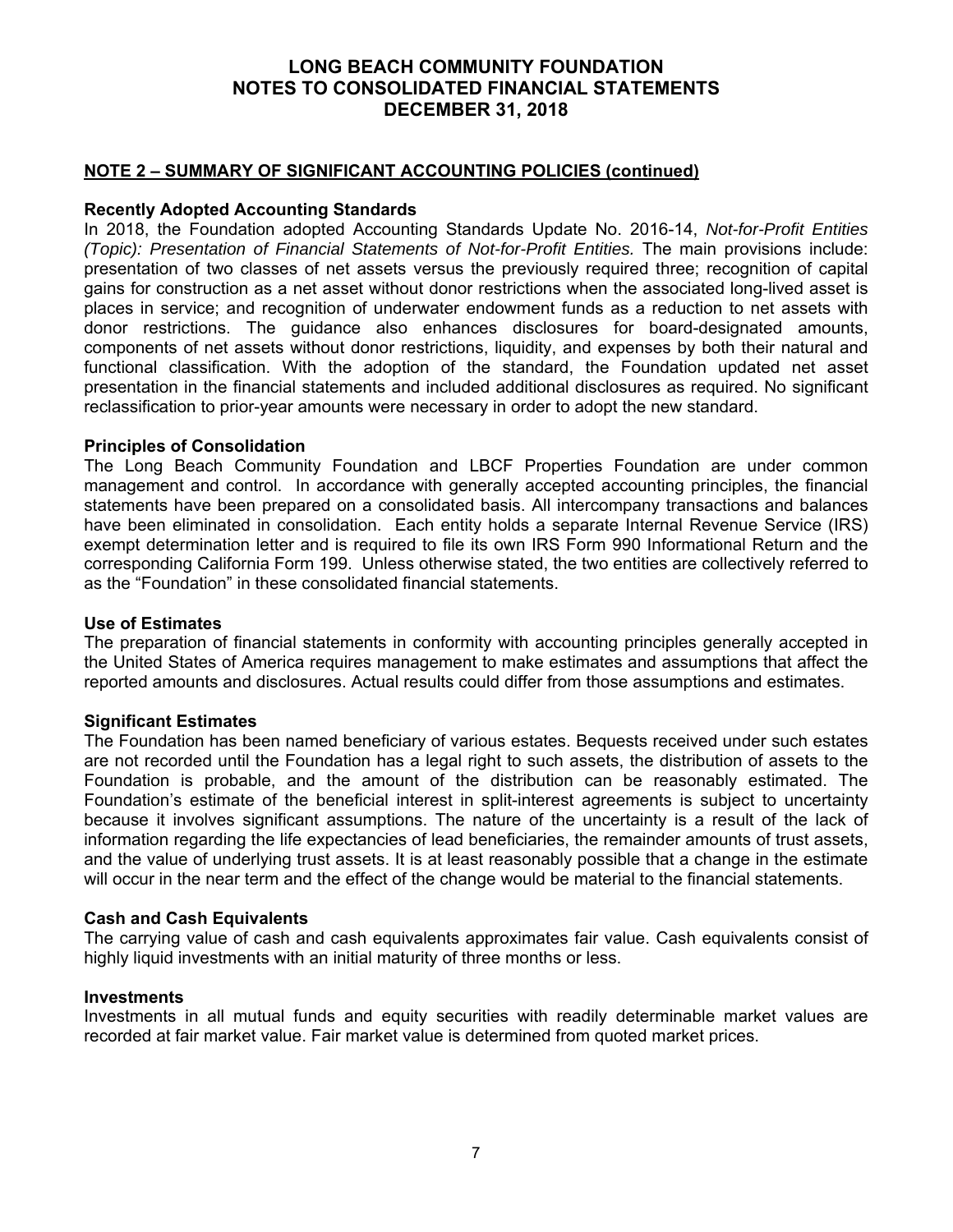## **NOTE 2 – SUMMARY OF SIGNIFICANT ACCOUNTING POLICIES (continued)**

#### **Investments (continued)**

Investments held at Greater Horizons are made according to the Investment Objectives and Policies adopted by the Foundation's Board of Directors. Prairie Capital Management provides independent investment management and consulting.

Investment guidelines provide for investment in equities and fixed income securities with performance measured against appropriate indices. Securities are held in custodial investment accounts administered by certain financial institutions. The Foundation maintains master investment accounts for all the Foundation's accounts including donor-restricted and board-designated endowment accounts.

Realized and unrealized gains and losses from securities in the master investment accounts are allocated monthly to the individual accounts based on the relationship of the market value of each account to the total market value of the master investment accounts. Earnings on short-term, passthrough, and special purpose accounts accrue to the Foundation.

#### **Contributions and Bequests Receivable**

The Foundation has been named beneficiary of various estates. Bequests received under such estates are not recorded until the Foundation has a legal right to such assets, the distribution of assets to the Foundation is probable, and the amount of the distribution can be reasonably estimated.

#### **Property and Equipment**

Property and equipment are recorded at cost, if purchased, or at fair value at the date of the gift, if donated and significant. If donors stipulate how long the assets must be used, the contributions are recorded as restricted support. In the absence of such stipulations, contributions of property and equipment are recorded as unrestricted support.

Depreciation has been recorded using the straight-line method over the estimated useful lives of the assets, generally 10 to 39 years for buildings and improvements, and 5 to 10 years for furniture and equipment. Land has an indefinite useful life and is therefore not depreciated. The acquisition cost or value of property and equipment for LBCF Properties Foundation in excess of \$1,000 is capitalized. Acquisitions of property and equipment for LBCF in excess of \$5,000 are capitalized.

Repairs, maintenance and minor acquisitions are expensed as incurred, and the Foundation uses the direct expense method to account for planned major maintenance activities.

### **Reserve for Agency Funds**

The Foundation follows guidance provided by Generally Accepted Accounting Principles (GAAP) which establishes standards for transactions in which a community foundation accepts a contribution from a donor and agrees to transfer those assets, the return on investment of those assets, or both, to an entity that is specified by the donor. The standards specifically require that if a 501(c)(3) public charity organization establishes a fund at a community foundation with its own funds and specifies itself or its affiliate as the beneficiary of that fund, the community foundation must account for the transfer of such assets as a liability.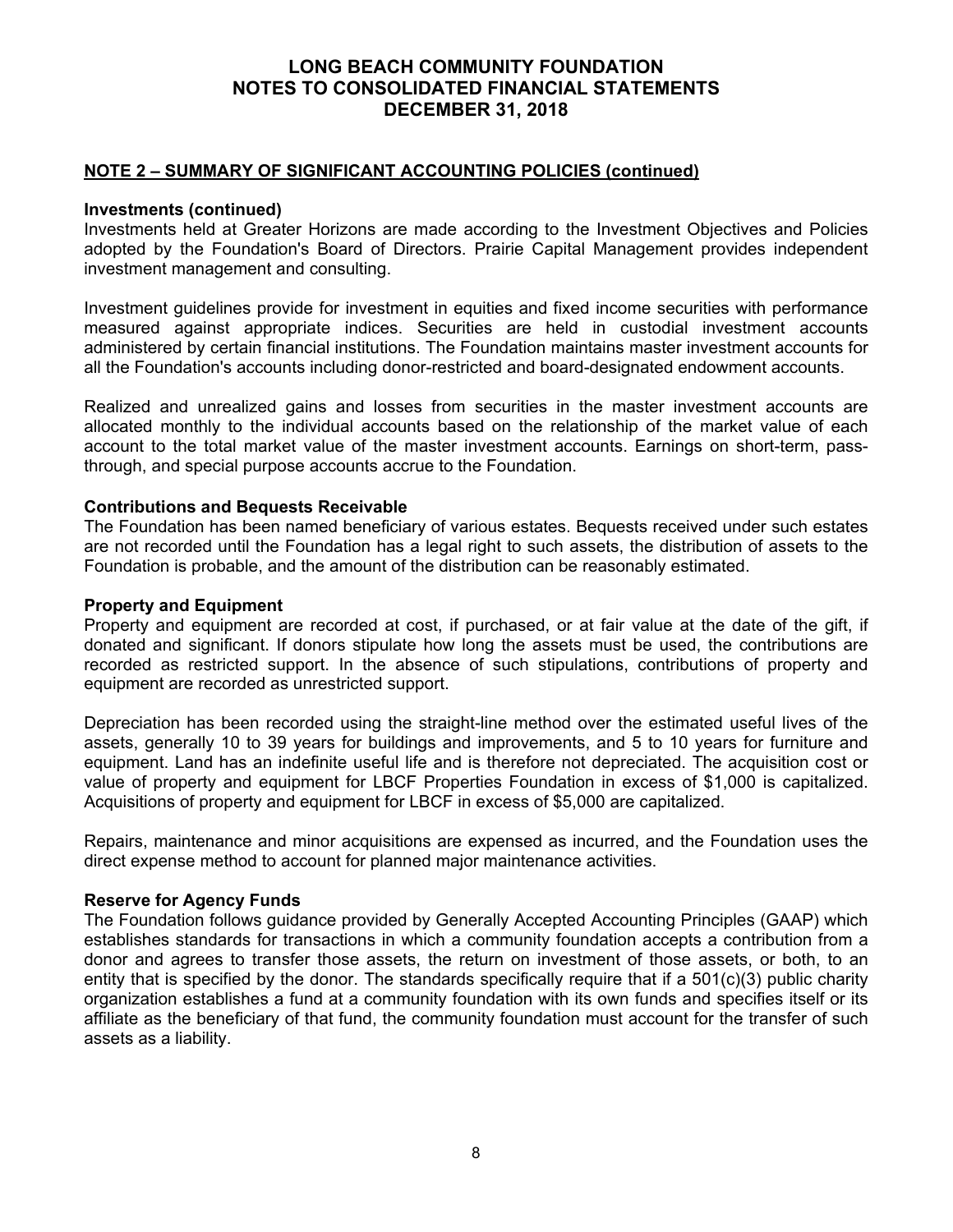## **NOTE 2 – SUMMARY OF SIGNIFICANT ACCOUNTING POLICIES (continued)**

## **Financial Statement Presentation**

The Foundation reports information regarding its financial position and activities according to two classes of net assets: with donor restrictions and without donor restrictions. Net assets and revenues are classified based on the existence or absence of donor-imported restrictions.

Without donor restrictions – Net assets that are not subject to donor-imposed stipulations.

 With donor restrictions – Net assets subject to donor-imposed restrictions that may be temporary in nature and that may be or will be met by actions of the Foundation or the passage of time. Other donor stipulations may be perpetual in nature, where the donor stipulates that the corpus be maintained intact in perpetuity. As the restrictions are satisfied, net assets with donor restrictions are reclassified to net assets without donor restrictions and reported in the accompanying statement of activities as net assets released from restrictions.

### **Revenue Recognition**

All contributions, including bequests and unconditional promises to give, are measured at fair market value and recognized as revenue in the Consolidated Statement of Activities in the period received at estimated net realizable value. Bequests are recognized only when the Foundation's right to receive the proceeds is assured and the value is subject to reasonable estimation.

## **Fair Value Measurements and Disclosures**

GAAP defines fair value as the price that would be received to sell an asset or paid to transfer liability in an orderly transaction between market participants at the measurement date. GAAP also establishes a framework for measuring fair value and expands disclosures about fair value measurements.

GAAP emphasizes that fair value is a market-based measurement, not an entity-specific measurement. As a basis for considering market participant assumptions in fair market value measurements, GAAP establishes a fair value hierarchy that distinguishes between market participant assumptions based on market data obtained from sources independent of the reporting entity (observable inputs that are classified within Levels 1 and 2 of the hierarchy) and the reporting entity's own assumptions about market participant assumptions (unobservable inputs classified within Level 3 of the hierarchy).

- Level 1 Inputs utilize quoted prices in active markets for identical assets or liabilities that are able to be accessed.
- Level 2 Inputs utilize data other than quoted prices included in Level 1 that are observable for the asset or liability, either directly or indirectly and may include:
	- o Quoted prices for similar assets or liabilities in active markets.
	- o Quoted prices for identical or similar assets or liabilities in inactive markets.
	- $\circ$  Inputs other than quoted prices that are observable for the asset or liability.
	- o Inputs and data that are derived from, or corroborated by, observable market data at commonly quoted intervals or by other means.

 Level 3 Inputs are unobservable inputs for the assets or liabilities, which are typically based on an entity's own assumptions, as there is little, if any, related market activity.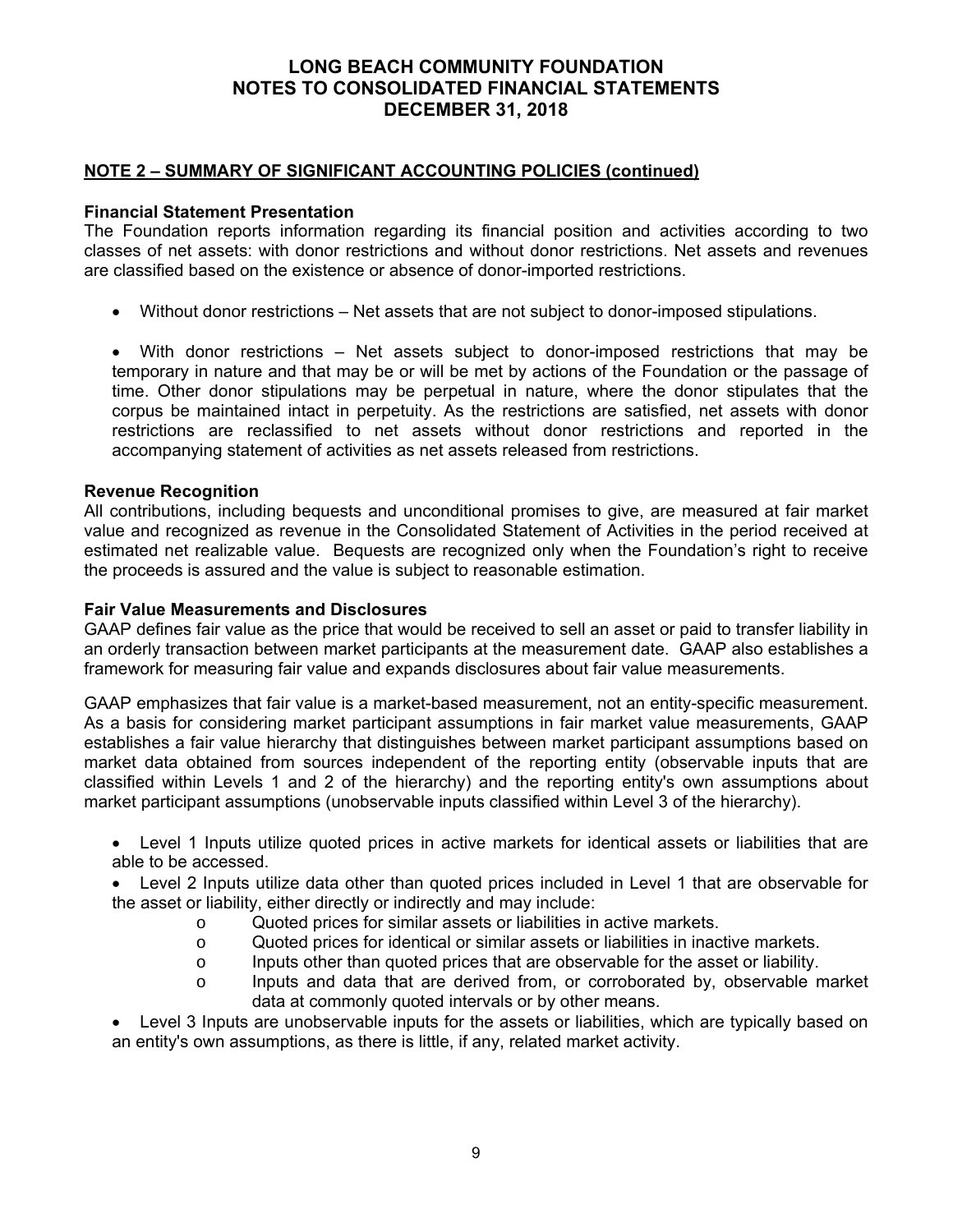## **NOTE 2 – SUMMARY OF SIGNIFICANT ACCOUNTING POLICIES (continued)**

### **Fair Value Measurements and Disclosures (continued)**

Fair value measurements within the fair value hierarchy are based on the lowest level of any input that is significant to the measurement of a particular asset or liability. Valuations will maximize the use of observable inputs and minimize the use of unobservable inputs.

### **Variance Power**

The Foundation's governing documents include a variance provision giving the Board of Directors the power to modify any restriction or condition placed on any gift given to the Foundation. This includes funds with donor-imposed restrictions, if, in its sole judgment, the Board determines that the restriction becomes, in effect, incapable of fulfillment or inconsistent with the charitable needs of the community. The Foundation's governing documents further provide that, absent contrary directions given in the transferring instrument regarding the use of the principal, all or part of the principal of any fund may be used subject to certain conditions. Accordingly, such contributions are reported as net assets without donor restrictions.

### **Accounting for Contributions**

Contributions received are recorded as increases in net assets without donor restrictions or net assets with donor restrictions depending on the existence and/or nature of any donor restrictions. When restrictions expire (that is, when a stipulated time restriction ends or purpose restrictions is accomplished), net assets with donor restrictions are reclassified to net assets without donor restrictions and reported in the statement of activities as net assets released from restrictions. Contributions that are restricted by the donor are reported as increases in net assets without donor restrictions if the restrictions expire in the fiscal year in which the contributions are recognized. In the absence of donor restrictions to the contrary, restrictions on contributions of property or equipment or on assets restricted to acquiring property or equipment expire when the property or equipment is placed in service.

### **Other Donated Assets, Services and Facilities**

Donated marketable securities are recorded at the mean quoted market price on the active trading day closest to the date received. Other noncash donations are recorded as contributions at their estimated fair values at the date of donation. The Foundation also receives donations of other noncash assets including the use of facilities and ancillary services from its supporters. These donations, if significant, are recorded at estimated fair market value at the date of donation. The Foundation received contributed facilities during the year ended December 31, 2018 with a fair value of \$15,780.

It is the policy of the Foundation to record a value for contributed services when such services require a special skill or enhance a non-financial asset. No amounts have been reflected in the financial statements for donated volunteer time, since no objective basis is available to measure the value of such services; however, volunteers and Board members have donated time in the accomplishment of program objectives.

### **Allocation of Expenses by Function**

Expenses that can be identified with a specific program or supporting service are charged directly to the related program or supporting service. Expenses that are associated with more than one program or supporting service are allocated based on an evaluation by the Foundation's management. The expenses that are allocated are salaries and benefits, which are allocated on the basis of estimates of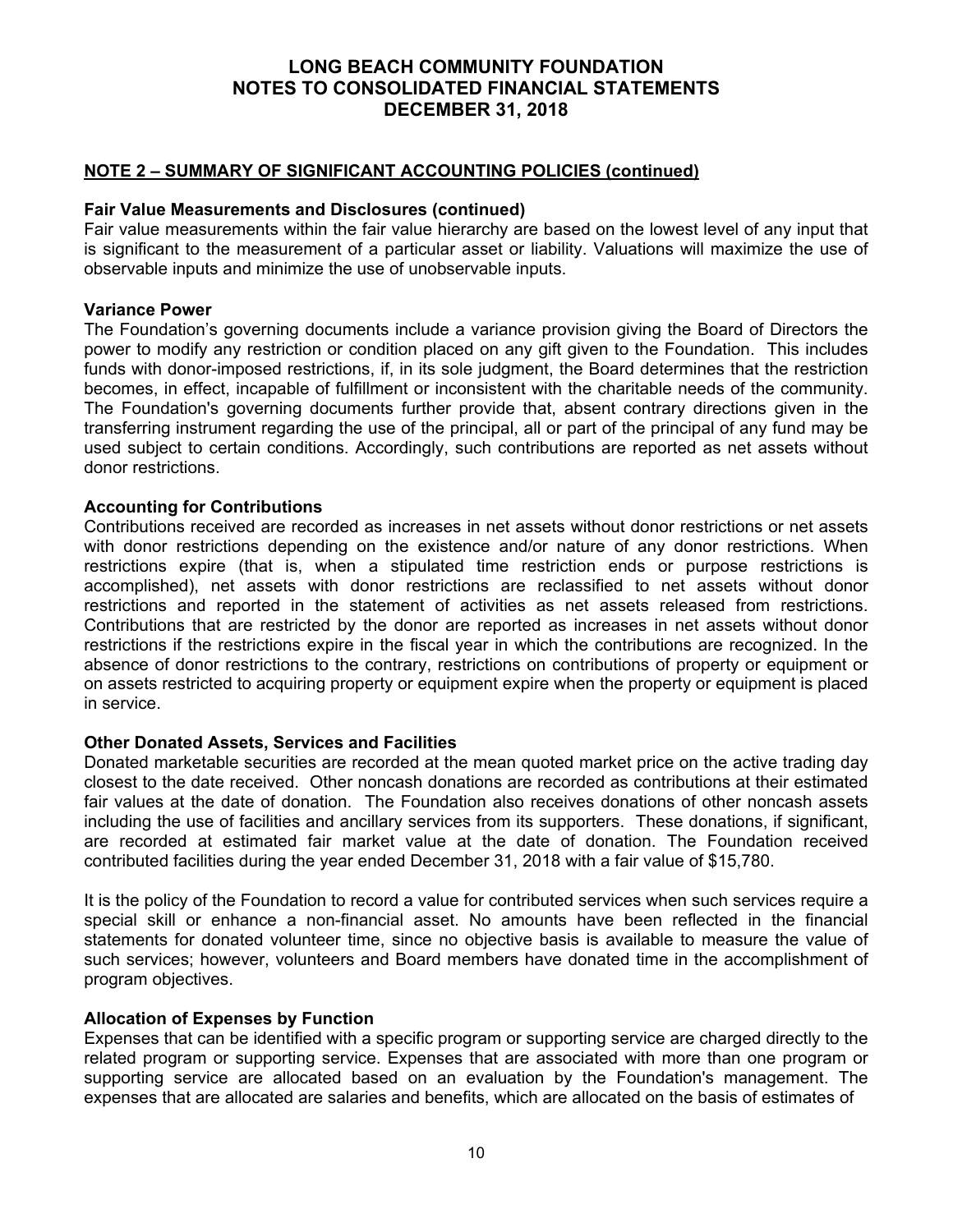## **NOTE 2 – SUMMARY OF SIGNIFICANT ACCOUNTING POLICIES (continued)**

### **Allocation of Expenses by Function (continued)**

time and effort. Media and public relations costs incurred to promote the mission and programs of the Foundation are charged to "advertising and marketing" as incurred. Such costs are identified in the Consolidated Statement of Functional Expenses.

#### **Income Taxes**

The Long Beach Community Foundation and LBCF Properties Foundation are exempt from income taxes under Section 501(c)(3) of the Internal Revenue Code and Section 23701(d) of the Revenue and Taxation Code of the State of California.

The Foundation evaluates uncertain tax positions whereby the effect of the uncertainty would be recorded if the tax positions will, more likely than not, be sustained upon examination. As of December 31, 2018 management does not believe the Foundation has any uncertain tax positions requiring accrual or disclosure. The Foundation is subject to potential income tax audits on open tax years by any taxing jurisdiction in which it operates. The statute of limitations for federal and California state purposes is generally three and four years, respectively.

#### **Reporting of Subsequent Events**

The Foundation has evaluated events and transactions for potential recognition or disclosure through June 7, 2019, which represents the date the financial statements were available to be issued.

### **NOTE 3 – INVESTMENTS**

Investments consisted of the following at December 31, 2018:

| \$20,498,820<br>Equity pool                                      |          |
|------------------------------------------------------------------|----------|
|                                                                  |          |
| Short-term fixed income pool<br>8,500,579                        |          |
| 5,739,876<br>Intermediate-term fixed income pool                 |          |
| Other<br>10,430,768                                              |          |
| Total investments<br>\$45,170,043                                |          |
| Investment return is summarized as follows:                      |          |
| \$<br>Investment income                                          | 854,960  |
| Net realized and unrealized losses on investments<br>(2,310,413) |          |
| <b>Advisory fees</b>                                             | (36,765) |
| Total investment loss<br>\$(1,492,218)                           |          |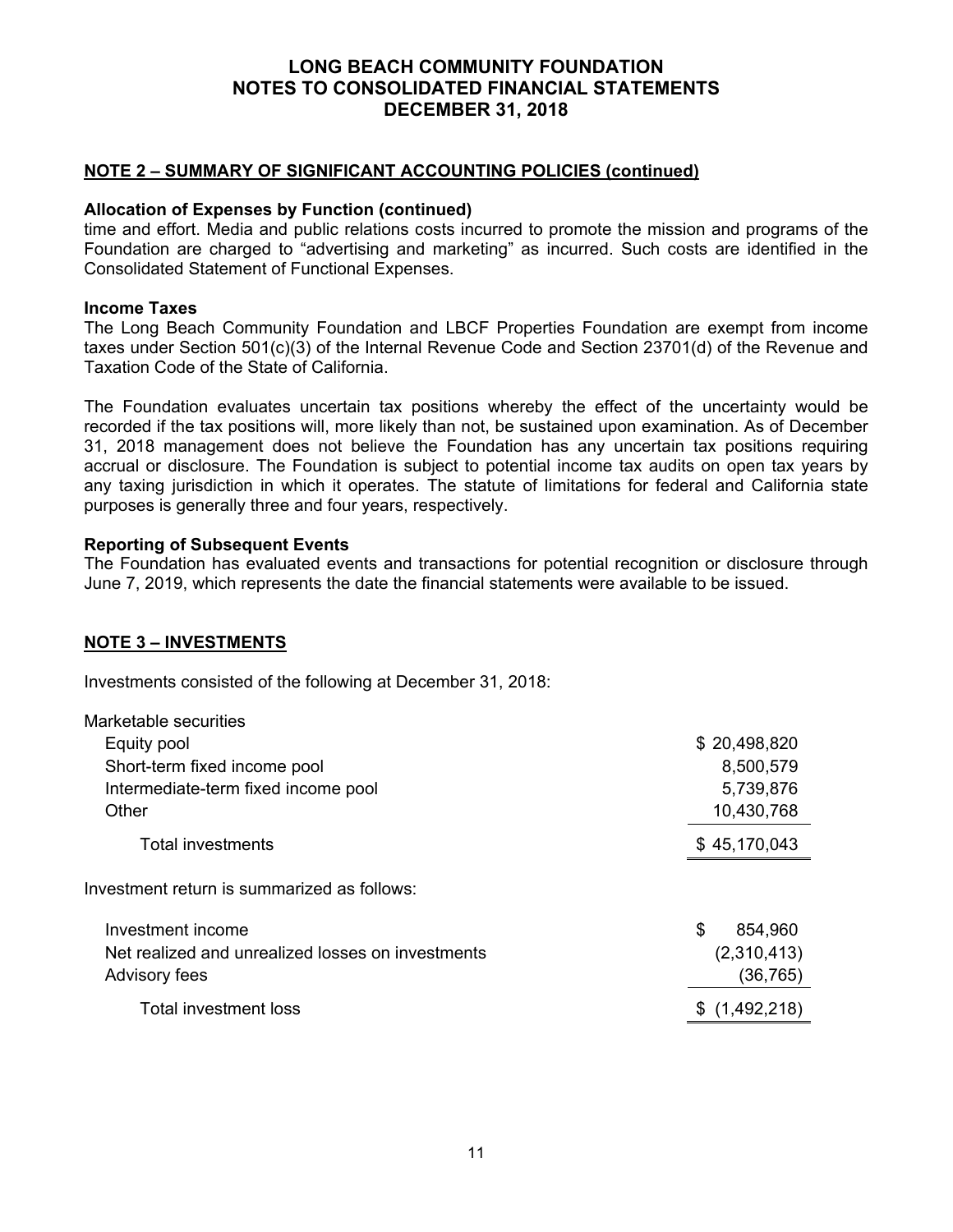## **NOTE 3 – INVESTMENTS (continued)**

Because of the "pooling" of investments with Greater Horizons, the Foundation does not disclose the carrying amounts of investments by major types of security; however the pools are generally invested as follows:

- Equity Pool The goal of the Equity Pool is to provide a broad market exposure with passive, cost effective investments in segmented and indexed stock mutual funds that diversify across market capitalizations and regions.
- Short-Term and Intermediate-Term Fixed Income Pools The purpose of the Fixed Income Pools is to provide capital preservation and current income in using passive, cost effective investments in U.S. Treasury notes and bonds, corporate bonds, bank loans, mortgage backed securities and U.S. Treasury Inflation Protected Securities.
- Separately Managed Accounts (Other) The Foundation allows donors to use their own trusted financial advisor to manage a customized charitable investment portfolio under the umbrella of the Foundation. These separately managed accounts are able to make use of any of the above types of investments.

## **NOTE 4 – BENEFICIAL INTEREST IN SPLIT-INTEREST AGREEMENTS**

In January 2010 the Foundation received notice that a \$100,000 cash gift from a revocable trust became irrevocable. The Foundation will receive the distribution upon the death of the surviving spouse.

In May 2010 the Foundation received information necessary to record the value of a beneficial interest in six charitable remainder trusts. Upon the death of each trust's noncharitable lead beneficiary, the Foundation will receive a distribution equal to twenty percent of each trust's remaining assets. Annually the assets are re-measured at fair market value based on the noncharitable lead beneficiaries' life expectancies. The asset is measured at the present value of the expected future cash flows, using an expected payout rate of 6% and applicable mortality tables.

Changes in the value of these assets are recorded as increases or decreases to the assets with a corresponding amount recorded in the consolidated statement of activities and changes in net assets. The beneficial interest in these split-interest agreements at December 31, 2018 were determined to be \$862,706.

### **NOTE 5 – RETIREMENT PLAN**

The Foundation has a defined contribution retirement plan under a Simple IRA in which all eligible employees may participate. The Foundation makes matching contributions up to 2% of employee salaries. Matching contributions for the year ended December 31, 2018 were \$5,196.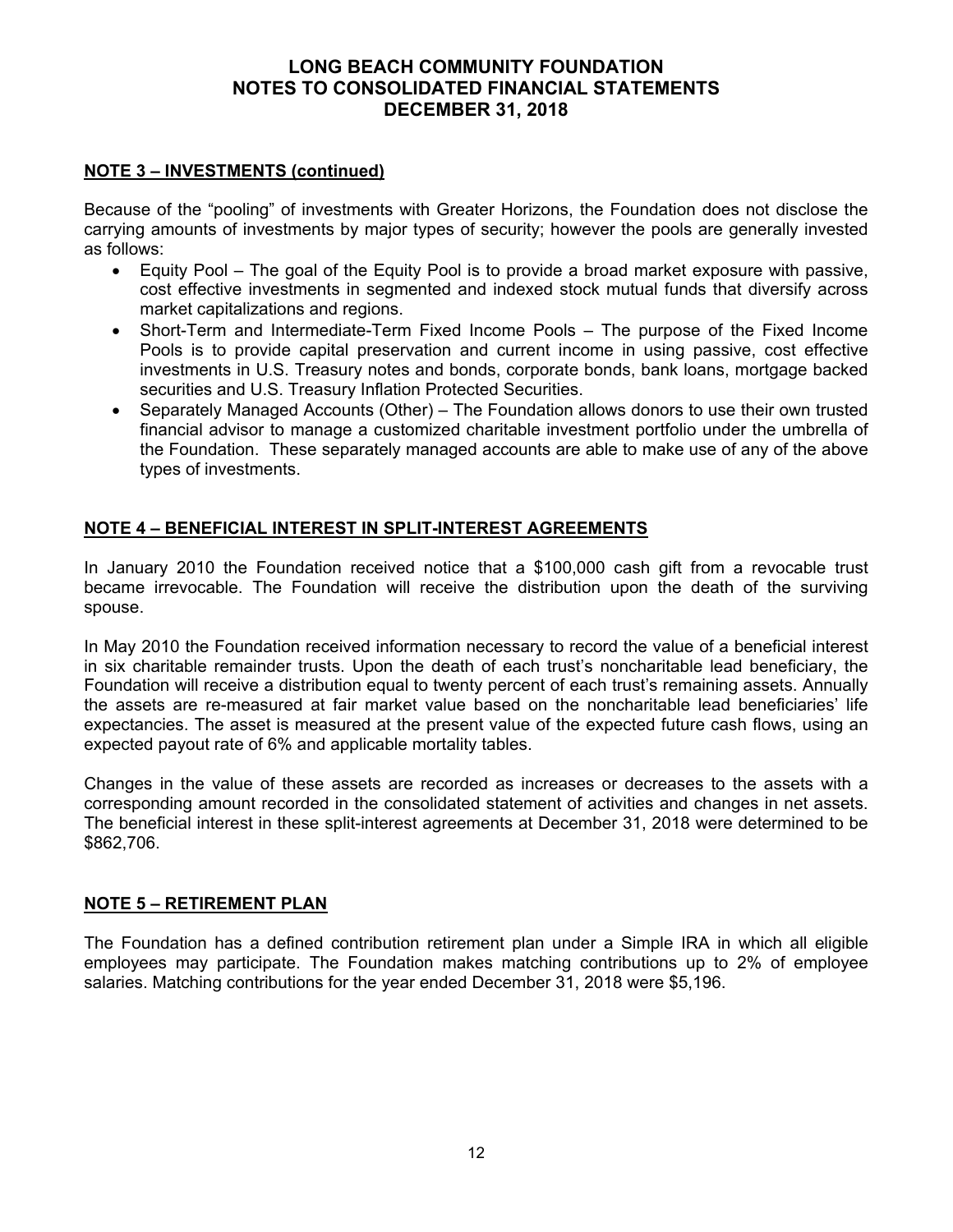## **NOTE 6 – FAIR VALUE MEASUREMENTS**

The following table summarizes the valuation of the Foundation's fair value measurements at December 31, 2018:

|                              | Level 1                  | Level 2 |   | Level 3                  | Total        |
|------------------------------|--------------------------|---------|---|--------------------------|--------------|
| Equity pool                  | \$20,498,820             | \$<br>۰ | S | $\overline{\phantom{0}}$ | \$20,498,820 |
| Short-term fixed income pool | 8,500,579                |         |   |                          | 8,500,579    |
| Intermediate-term fixed      |                          |         |   |                          |              |
| income pool                  | 5,739,876                | ۰       |   | $\overline{\phantom{0}}$ | 5,739,876    |
| Other                        | 10,430,768               | -       |   |                          | 10,430,768   |
| Split-interest agreements    | $\overline{\phantom{0}}$ |         |   | 862,706                  | 862,706      |
| Total                        | \$45,170,043             | \$      |   | 862,706                  | \$46,032,749 |

Fair values for the beneficial interest in split-interest agreements are determined by calculating the present value of the estimated future interest expected to be received by the Foundation. The units in limited partnerships were received as a contribution during the year, and recorded at fair market value as of the date of donation, less a management determined discount. Alternative investments are recorded at the net asset value.

The following table reconciles beginning and ending balances for these Level 3 assets for the year ended December 31, 2018:

|                            |         | Units in     |            |                |              | <b>Total of Level</b> |  |
|----------------------------|---------|--------------|------------|----------------|--------------|-----------------------|--|
|                            | limited |              |            | Split-interest | 3 Fair Value |                       |  |
|                            |         | partnerships | agreements |                |              | <b>Measurements</b>   |  |
| Balance, January 1, 2018   | \$      | 4,735        | S          | 818,979        | \$           | 823,714               |  |
| Proceeds on disposal of    |         |              |            |                |              |                       |  |
| partnership units          |         | (9,979)      |            |                |              | (9,979)               |  |
| Realized gain              |         | 5,244        |            |                |              | 5,244                 |  |
| Contributions              |         |              |            | 30,682         |              | 30,682                |  |
| Change in value of split-  |         |              |            |                |              |                       |  |
| interest agreements        |         |              |            | 13,045         |              | 13,045                |  |
| Balance, December 31, 2018 | \$      |              | \$         | 862,706        | \$           | 862,706               |  |

## **NOTE 7 – PROPERTY AND EQUIPMENT**

| Property and equipment consists of the following at December 31, 2018:  |   |            |
|-------------------------------------------------------------------------|---|------------|
| Land                                                                    | S | 235,800    |
| Building and improvements                                               |   | 371,168    |
| Furniture and equipment                                                 |   | 47,694     |
|                                                                         |   | 654,662    |
| Less accumulated depreciation                                           |   | (112, 567) |
| Total property and equipment, net                                       | S | 542,095    |
| Depreciation expense was \$22,427 for the year ended December 31, 2018. |   |            |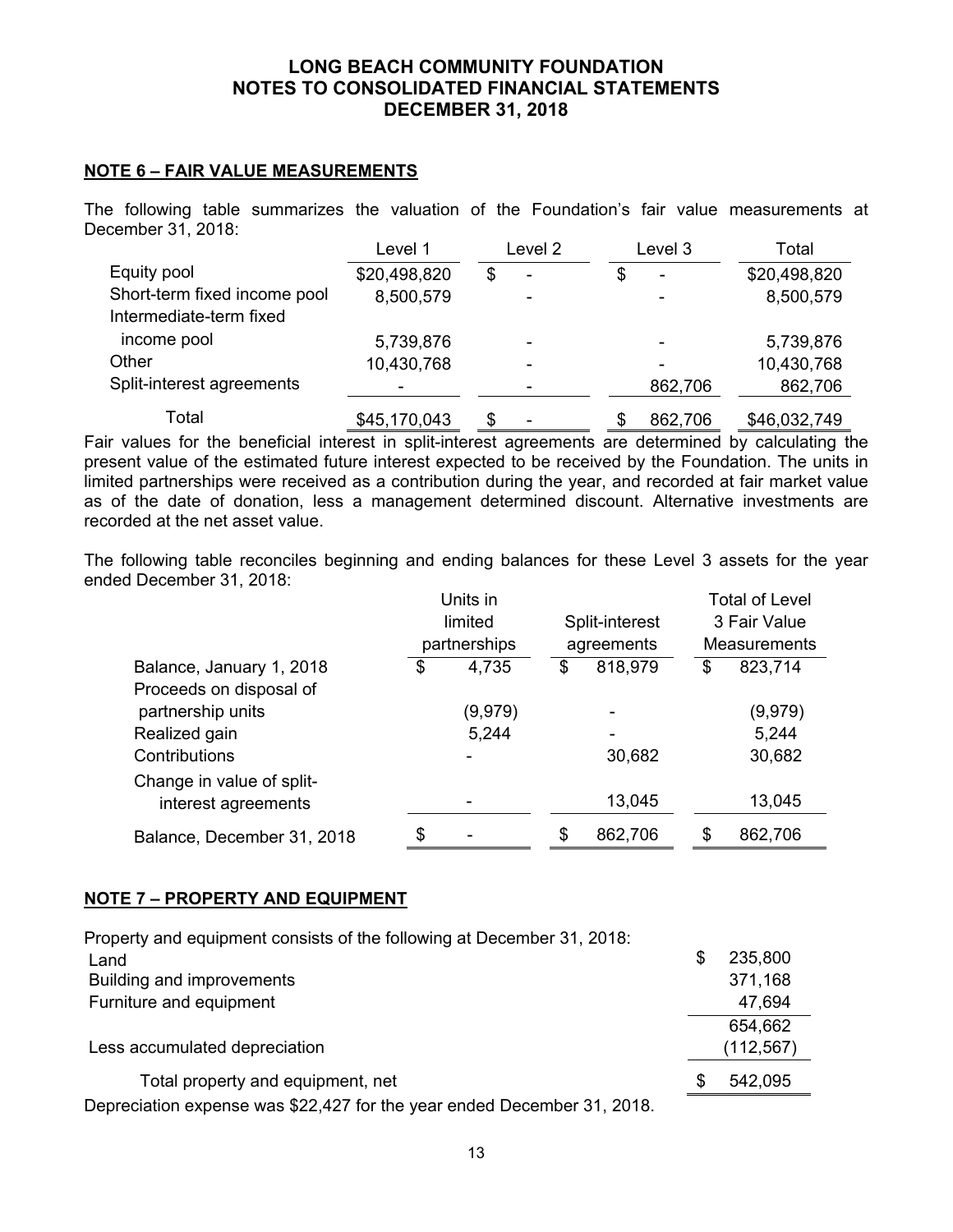## **NOTE 8 – NET ASSETS**

## **Without donor restrictions**

## **Undesignated**

Undesignated net assets are available for operating and grant making purposes.

### Donor Advised Funds

Donor advised funds represent undesignated net assets even though grant recommendations are accepted from donors or other advisors of most donor advised funds. The Foundation is the owner of all such funds and has the ultimate authority and approval regarding the use of those funds.

### Board-Designated

Board-designated net assets consist of Board designated funds in which the principal and earnings are to be available for unrestricted grants to the community. The Board has also designated any net investment earnings to be included as part of those funds. The purpose of the board-designated net assets without donor restrictions are as follows:

| General grant making in Long Beach                               | \$<br>1,348,925 |
|------------------------------------------------------------------|-----------------|
| Child health care needs                                          | 234,259         |
| Child camp programs                                              | 188,024         |
| Scholarships                                                     | 163,663         |
| Education                                                        | 47,474          |
| Public safety                                                    | 11,259          |
| Purchase of medical books                                        | 5,377           |
|                                                                  | 1,998,981<br>\$ |
| Net assets without donor restrictions are summarized as follows: |                 |
| Donor advised funds                                              | \$29,572,119    |
| Undesignated                                                     | 3,386,387       |
| Board-designated - endowed                                       | 1,986,880       |
| Board-designated – non-endowed                                   | 12,101          |
| Total without donor restrictions                                 | \$34,957,487    |

### **With donor restrictions – temporary restrictions**

Net assets which are restricted, primarily for the passage of time, are summarized as follows:

| Split-interest agreements                                                 | 782,024           |
|---------------------------------------------------------------------------|-------------------|
| Time restricted earnings on endowment<br>Purpose restricted contributions | 186,993<br>18.971 |
|                                                                           |                   |
| Total net assets with donor restrictions – temporary restrictions         | 987,988           |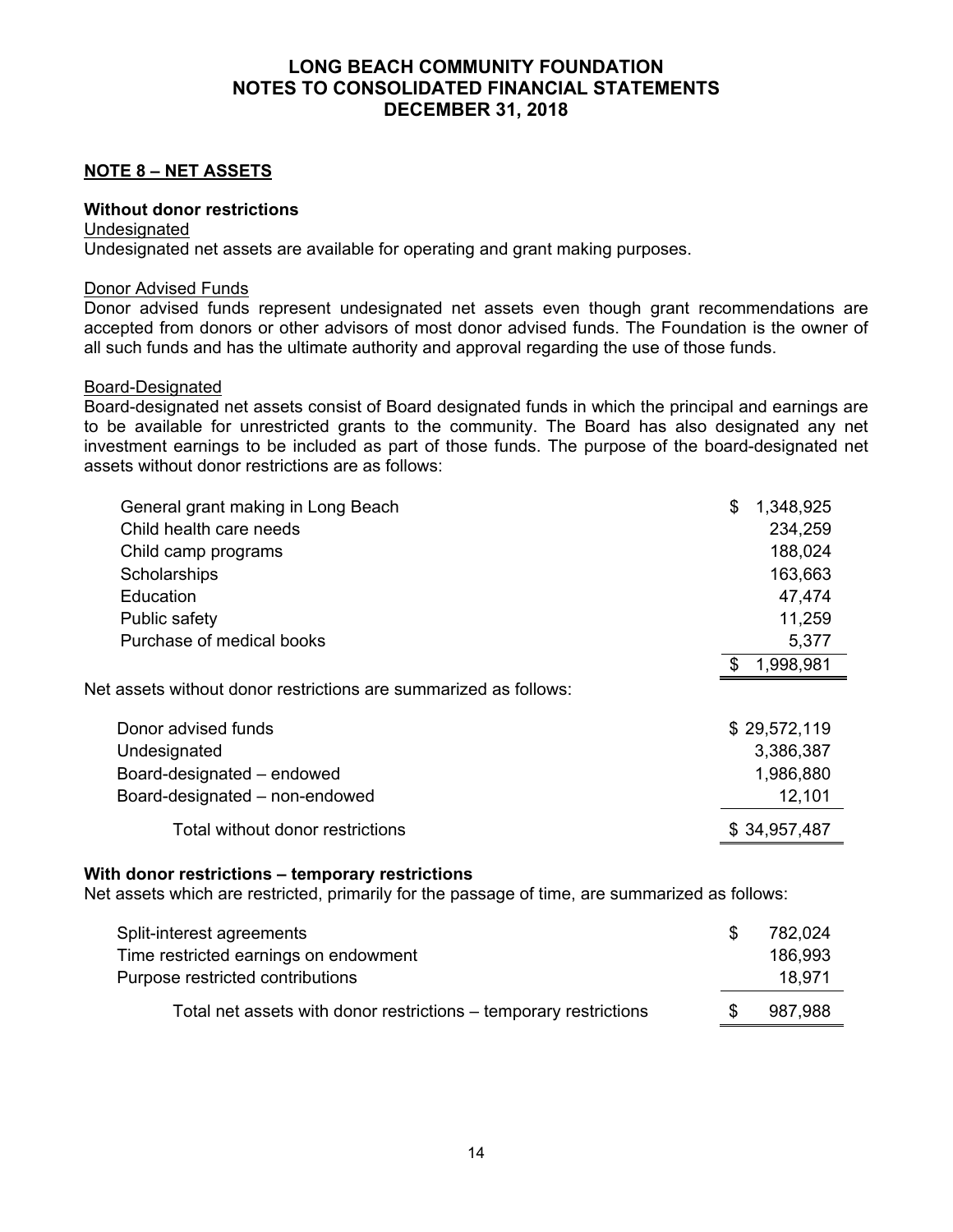## **NOTE 8 – NET ASSETS (continued)**

### **With donor restrictions – temporary restrictions (continued)**

Temporarily restricted assets, consisting of the following, are presented as net assets with donor restrictions as of December 31, 2018:

| Cash                      | S | 94,084  |
|---------------------------|---|---------|
| Investments               |   | 111,880 |
| Split-interest agreements |   | 782,024 |
|                           |   | 987,988 |

#### **With donor restrictions – permanent restrictions**

Net assets with permanent donor restrictions consist of donor-restricted endowment funds, of which the earnings are restricted in accordance with donor stipulations. The balance of net assets with permanent donor restrictions at December 31, 2018 was \$2,018,576.

Permanently restricted assets, consisting of the following, are presented as net assets with donor restrictions as of December 31, 2018:

| Investments<br>Split-interest agreements | \$1,968,576<br>50,000 |
|------------------------------------------|-----------------------|
|                                          | \$ 2,018,576          |

### **NOTE 9 – ENDOWMENTS**

The Foundation's endowment includes both donor-restricted endowment funds and funds designated by the Board of Directors to function as endowments. As required by GAAP, net assets associated with endowment funds, including funds designated by the Board to function as endowments, are classified and reported based on the existence or absence of donor-imposed restrictions.

#### General Board Policy on Administration of Endowment Funds

The Foundation has determined the majority of the Foundation's contributions are subject to its governing documents. Certain contributions are received subject to other gift instruments, or are subject to specific agreements with the Foundation. The Foundation has interpreted the California Uniform Prudent Management of Institutional Funds Act (UPMIFA) as requiring the preservation of the fair value of the original gift, as of the gift date of the donor-restricted endowment funds absent explicit donor stipulations to the contrary. As a result of this interpretation, the Foundation classifies as net assets with donor restrictions:

- (a) the original value of the gifts donated to the permanent endowment,
- (b) the original value of subsequent gifts to the permanent endowment, and
- (c) accumulations to the permanent endowment made in accordance with the direction of the applicable donor gift instrument at the time the accumulation is added to the fund.

#### Investment Policy for Endowment Funds

The remaining portion of donor-restricted endowment funds, which is generally composed of investment income from the endowed investment, will be classified as net assets with donor restrictions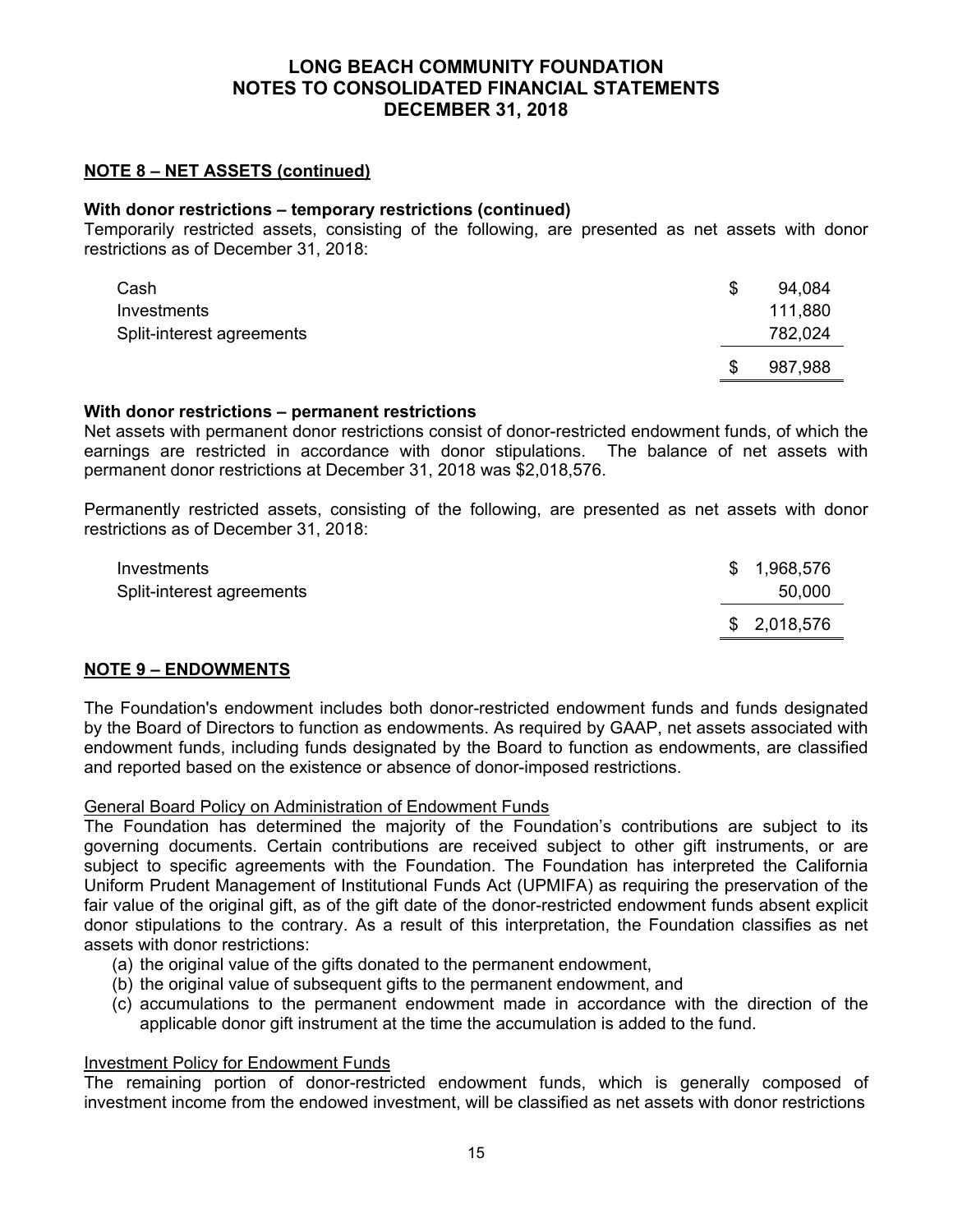## **NOTE 9 – ENDOWMENTS (continued)**

## **Investment Policy for Endowment Funds**

The remaining portion of donor-restricted endowment funds, which is generally composed of investment income from the endowed investment, will be classified as net assets with donor restrictions until those amounts are appropriated for expenditure by the Foundation in a manner consistent with the standard of prudence prescribed by UPMIFA, which became effective in California on January 1, 2009. When appropriated for expenditure, such assets will be reclassified to net assets without donor restrictions. Under the policy adopted by the Foundation, the Foundation has the ability to distribute as much of the corpus of any trust or separate gift, devise, bequest or fund as the boards of directors in their sole discretion shall determine. As a result, all contributions not classified as nets assets with donor restriction are classified as net assets without donor restrictions for financial statement purposes.

Although the Foundation retains variance power over the distributions from these net assets without donor restrictions, to the extent that the donors or boards of directors have recommended that certain funds function as endowment funds, the Foundation manages these funds as endowments.

The Foundation has adopted investment and spending policies for endowment assets that attempt to provide a predictable stream of funding for operations and granting. Endowment assets include those assets of donor-restricted funds that the Foundation must hold in perpetuity. Under the investment policy, as approved by the Foundation's Board of Directors, the endowment assets are invested in a manner which attempts to achieve over time, after fees and expenses, a reasonable rate of return consistent with the risk levels established by the investment committee for all permanently restricted endowment assets. To satisfy its long-term rate-of-return objectives, the Foundation relies on a total return strategy in which investment returns are achieved through both capital appreciation (realized and unrealized) and current yield (interest and dividends). The Foundation targets a diversified asset allocation focused on equity-based investments to achieve its long-term return objectives within prudent risk constraints.

### Spending Policy for Endowment Funds

The Foundation has a policy of appropriating a spendable amount for distribution as of January 1 of each year (currently four percent) of each endowment fund's average fair value over the prior twelve quarters. In establishing this policy, the Foundation considered the long-term expected return on its endowment. Accordingly, over the long term, the Foundation expects the current spending policy to allow its endowment to maintain the purchasing power of the endowment assets held in perpetuity.

Endowment net assets consisted of the following as of December 31, 2018:

|                                                          | Without             | With                |             |
|----------------------------------------------------------|---------------------|---------------------|-------------|
|                                                          | Donor               | Donor               |             |
| Donor-restricted endowment<br>Board-designated endowment | <b>Restrictions</b> | <b>Restrictions</b> | Total       |
|                                                          | -                   | \$2,205,659         | \$2,205,569 |
|                                                          | 1,986,880           |                     | 1,986,880   |
|                                                          | 1,986,880           | \$2,205,659         | \$4,192,449 |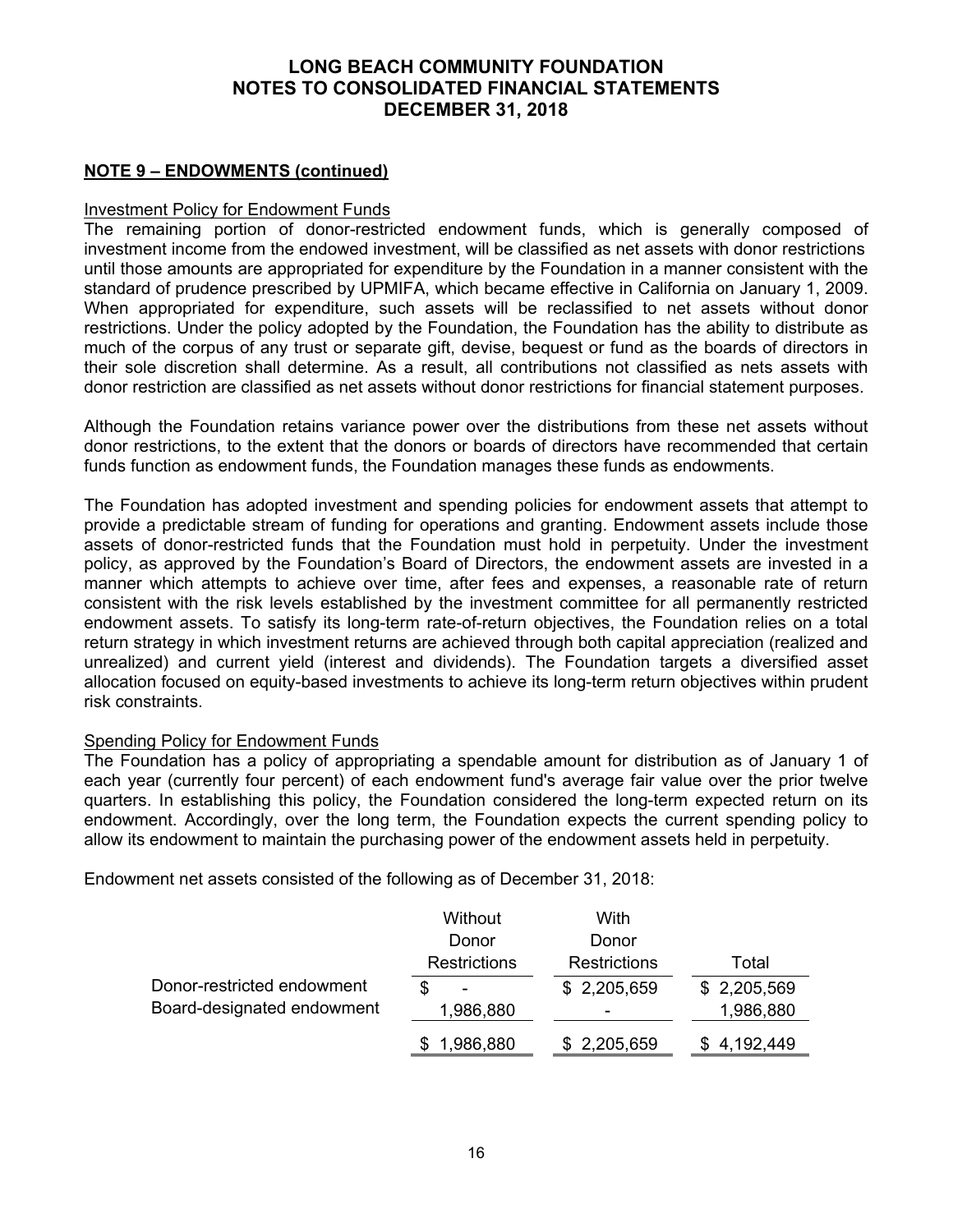## **NOTE 9 – ENDOWMENTS (continued)**

Changes in endowment net assets for the year ended December 31, 2018 are as follows:

|                               | Without             | With         |             |
|-------------------------------|---------------------|--------------|-------------|
|                               | Donor               | Donor        |             |
|                               | <b>Restrictions</b> | Restrictions | Total       |
| Endowment assets,             |                     |              |             |
| beginning of year             | \$2,109,303         | \$2,410,457  | \$4,519,760 |
| Investment return:            |                     |              |             |
| Investment income             | 50,540              | 55,202       | 105,742     |
| Net depreciation (realized    |                     |              |             |
| and unrealized)               | (141, 303)          | (147, 346)   | (288,649)   |
| Total investment return       | (90,763)            | (92,144)     | (182,907)   |
| Investment fees               | (54, 610)           | (32, 613)    | (87, 223)   |
| Contributions                 | 64,165              |              | 64,165      |
| Amounts appropriated          | (41, 215)           | (80, 131)    | (121, 346)  |
| Endowment assets, end of year | \$1,986,880         | \$2,205,569  | \$4,192,449 |

## **NOTE 10 – PROGRAM SERVICES**

Program service expenses consisting of grants and philanthropic distributions and other program expenses for the year ended December 31, 2018 totaled \$2,147,987.

### **NOTE 11 – CONCENTRATIONS**

### **Cash**

The Foundation maintains cash balances in a financial institution. Accounts at the financial institution are insured by the Federal Deposit Insurance Corporation (FDIC) up to \$250,000. Cash balances maintained by the Foundation as of December 31, 2018 are less than the FDIC insurance limit.

The Foundation also has cash balances held by Greater Horizons. Greater Horizons maintains cash balances in financial institutions and in money market funds. As of December 31, 2018, the uninsured cash balances totaled \$2,854,511.

### **Support**

Two donors contributed 88% of contribution support for the year ended December 31, 2018.